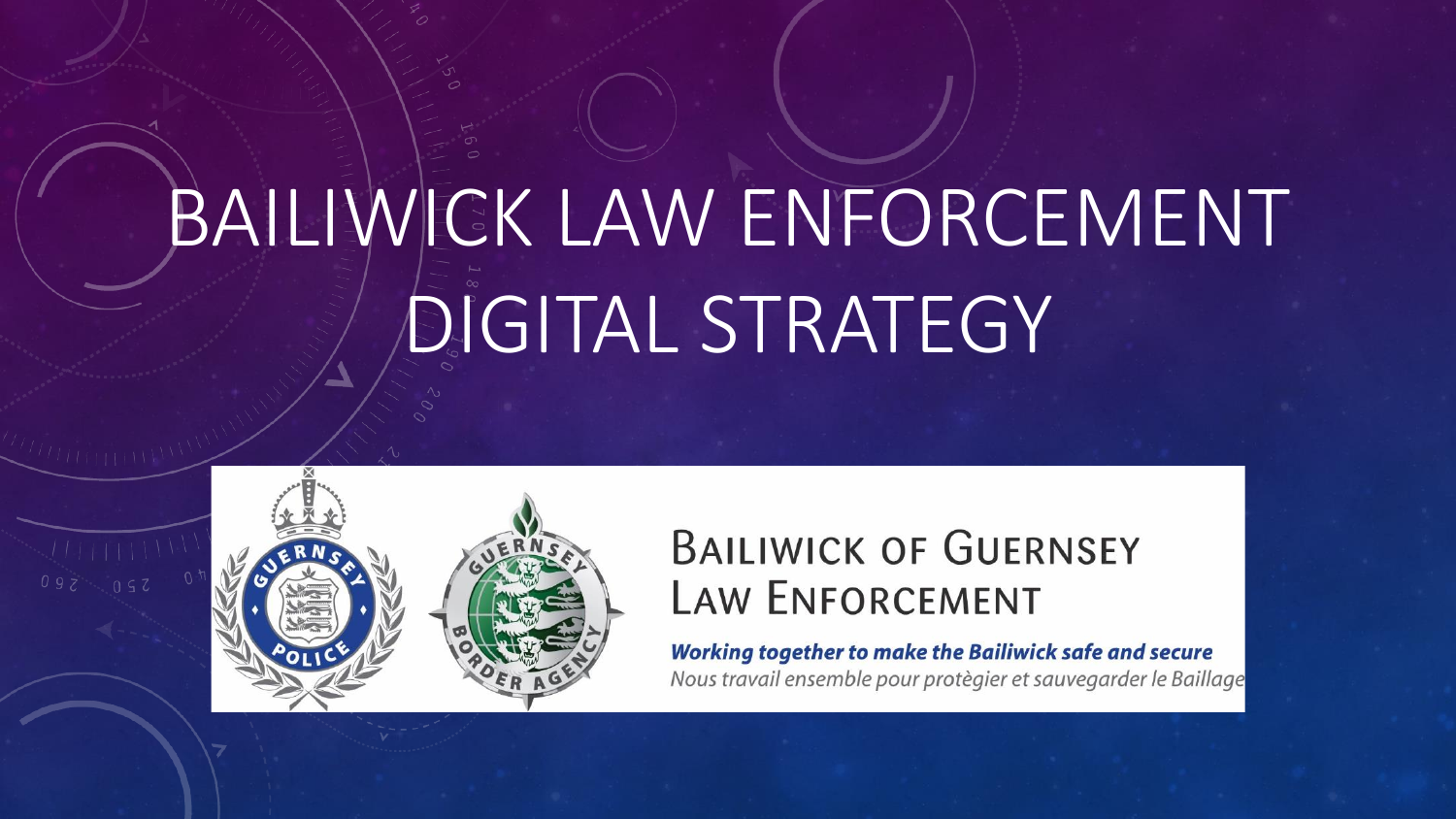# **BAILIWICK LAW ENFORCEMENT**

Policing is at a critical juncture. We either improve how we harness digital opportunities from existing and emerging technologies, or we are at risk of becoming overwhelmed by the demands they create and lose the chance to enhance and modernise our policing services. 1

The same is true for border enforcement functions as we navigate in the new globalised post-Brexit environment.

The States of Guernsey Government Work Plan states one of its key priorities this term is to 'accelerate the pace of public service reform and transformation' and Bailiwick Law Enforcement must recognise the need to respond to evolving demands on our service. As highlighted in the States of Guernsey Digital Framework 2020 – 2025, Government is expected to deliver public services faster and more efficiently, the outcomes of which should mean:

- More public services made available online and faster and easier to use
- More streamlined and co-ordinated access to public services
- Better use of data in decision-making and planning

While the Bailiwick continues to be one of the safest places in the British Isles to live and work, we are dealing with ever more complex criminality through the exploitation of new technologies, as well as new obligations to administer and enforce, as we operate with International trading partners, we need to keep pace with this complexity. The public also have more choice in how they engage with us, and we need to be able support all citizen interaction, as well as share information and data across agencies and forces in the interests of public safety. This will allow us to build a more credible and richer intelligence picture.

1. National Policing Digital Strategy 2020 - 2030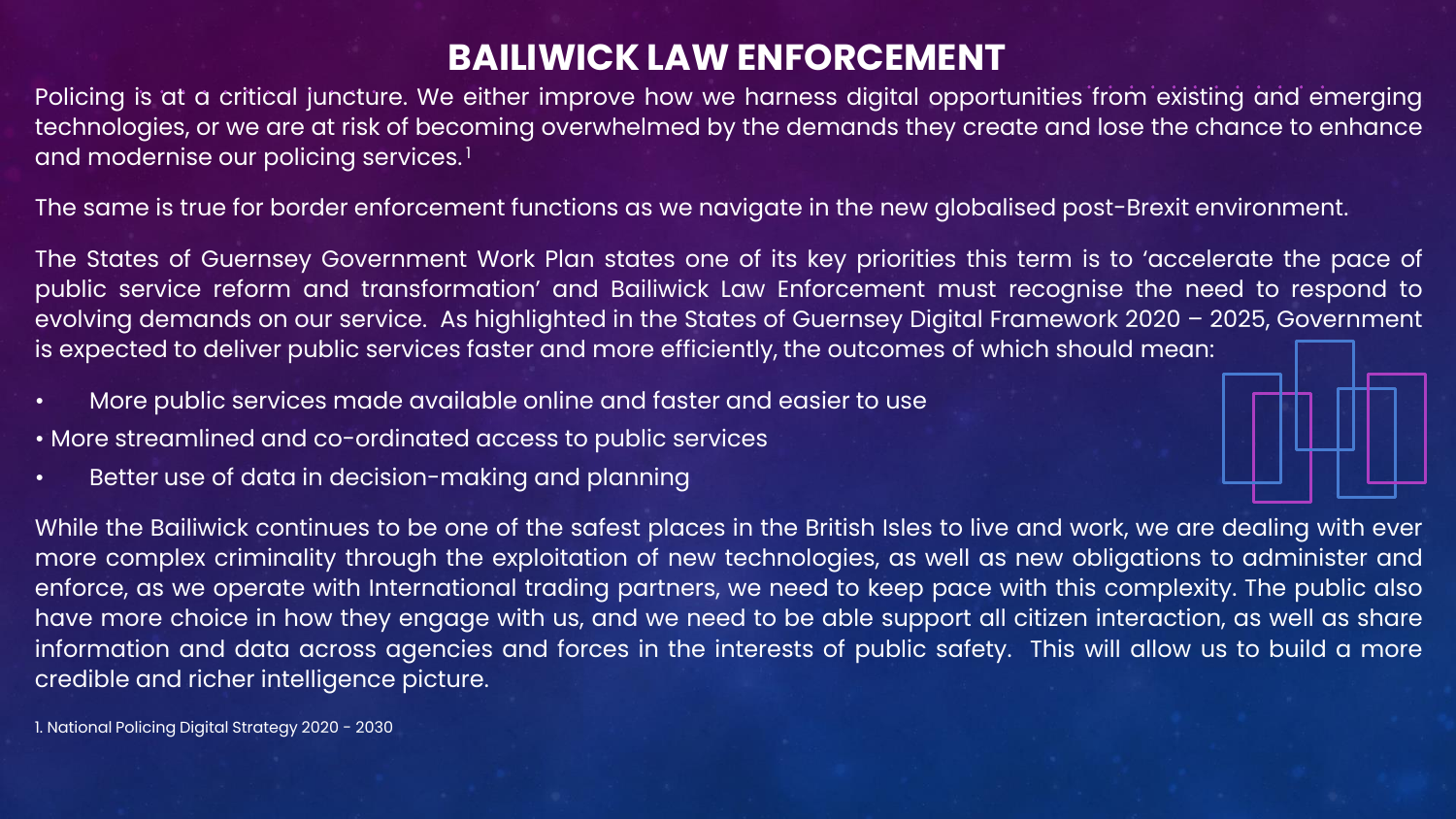#### **OUR DIGITAL VISION**

To digitally enable our officers and staff through the use of cutting-edge technology to enable us to deliver the best service we can to the Bailiwick's communities. Engendering a culture where digital public contact is central to what we do. Developing fit for purpose solutions which allow us to be more accessible to the community. Making informed decisions through meaningful data. Ensuring our officers are kept up to date with the latest digital tools, and all our staff have access to the underpinning knowledge to support them when dealing with the ever more complex nature of criminality and regulation.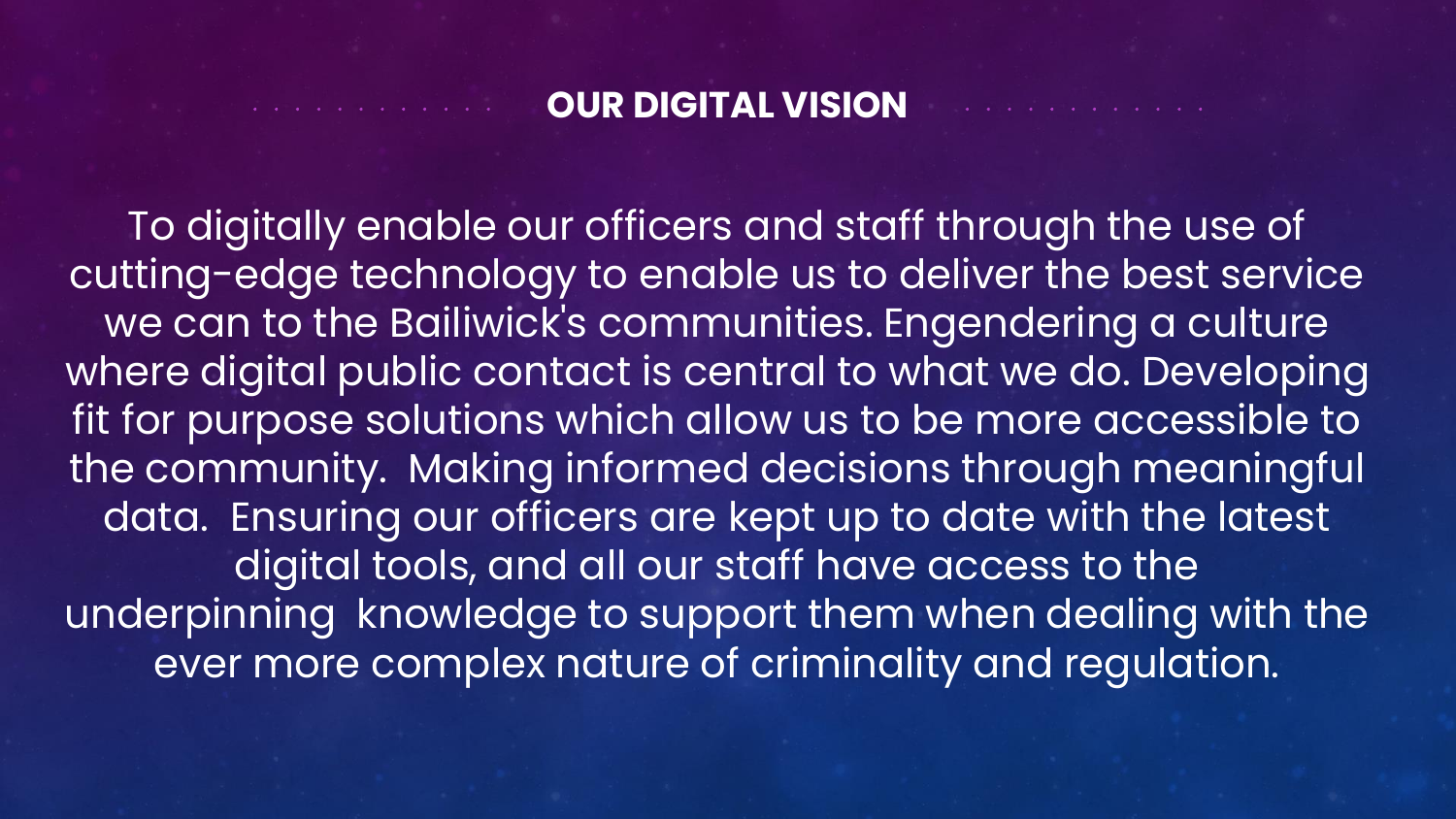# Key Priorities for Bailiwick Law Enforcement

SEAMLESS CITIZEN EXPERIENCE

ADDRESSING HARM

ENABLING OFFICERS & STAFF THROUGH DIGITAL SOLUTIONS

EMBEDDING A WHOLE PUBLIC SYSTEM APPROACH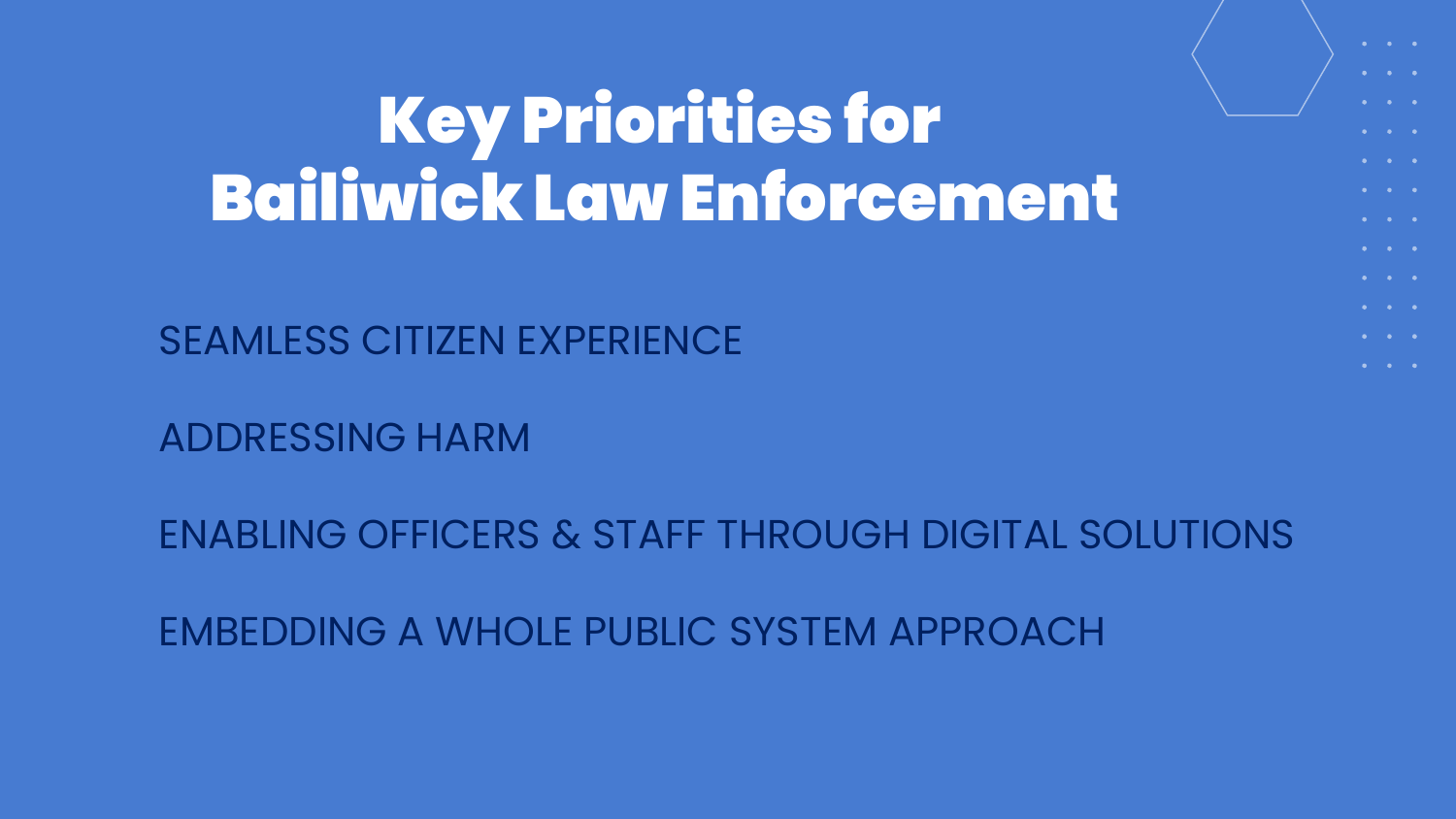## **Key priorities for Bailiwick Law Enforcement**

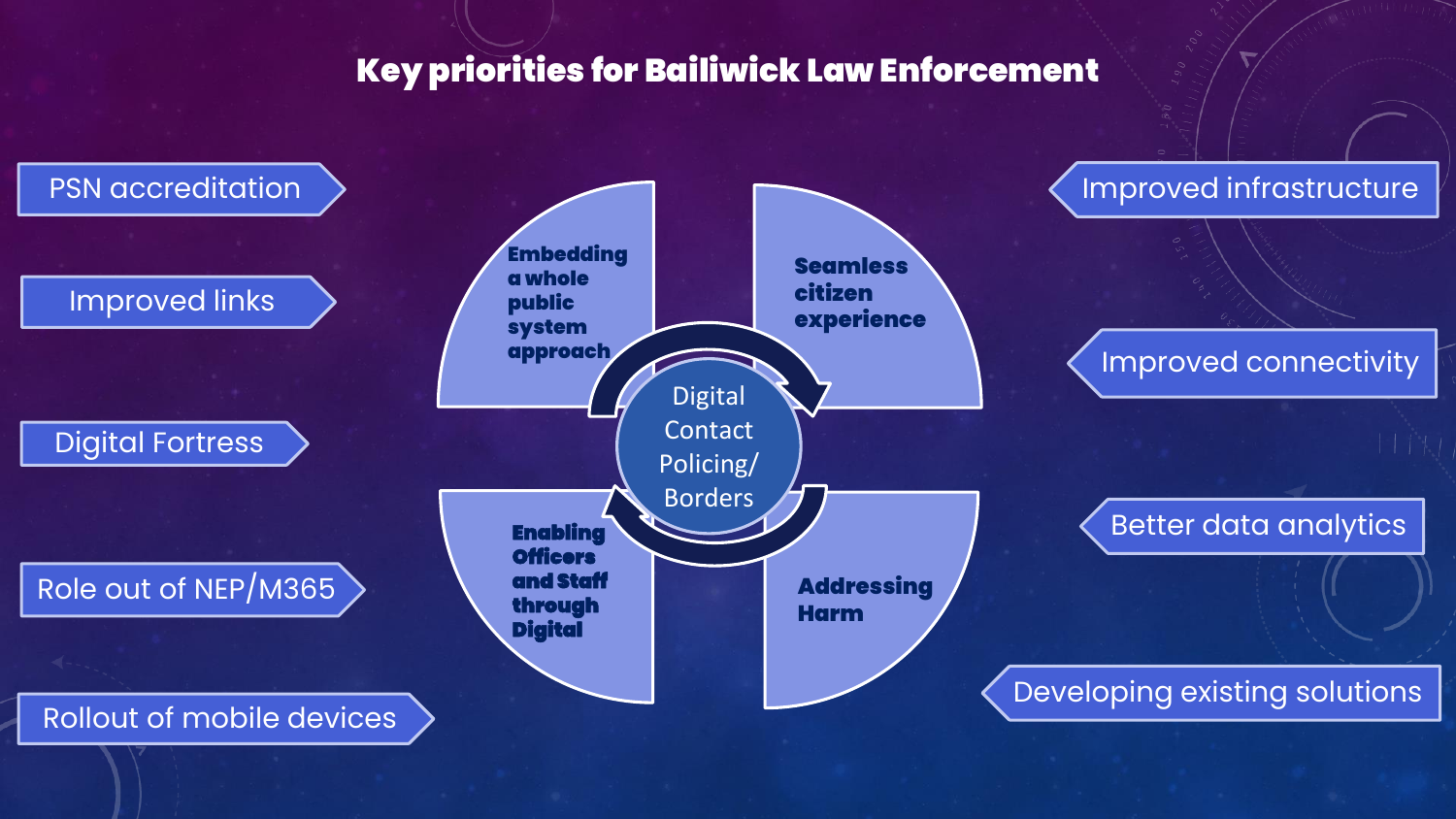#### **OBJECTIVES**

#### **Seamless citizen experience**

We will improve BLE connectivity and digital infrastructure to allow us to align with SMART Court, in the sharing of all information digitally, resulting in a seamless experience for victims of crime by Q4, 2022.

We will pursue opportunities for improved citizen interaction through the implementation of an online passport application process and connect with other States of Guernsey online systems, resulting in a single portal to undertake further customs transactions.

#### **Embedding a whole public system approach**

We will enhance the performance & security of our data by migrating to the States of. Guernsey Digital Fortress, ensuring that we fully meet the requirements of the PSN by Q2 2022.

We will roll out the National Enabling Programme and develop it to meet the Bailiwick's needs, supporting a whole public system approach identified in the National Policing Vision, by Q4 2022

We will ensure the BLE aligns with national programmes such as the NLEDS - as it develops - to better access and share information with our UK counterparts.